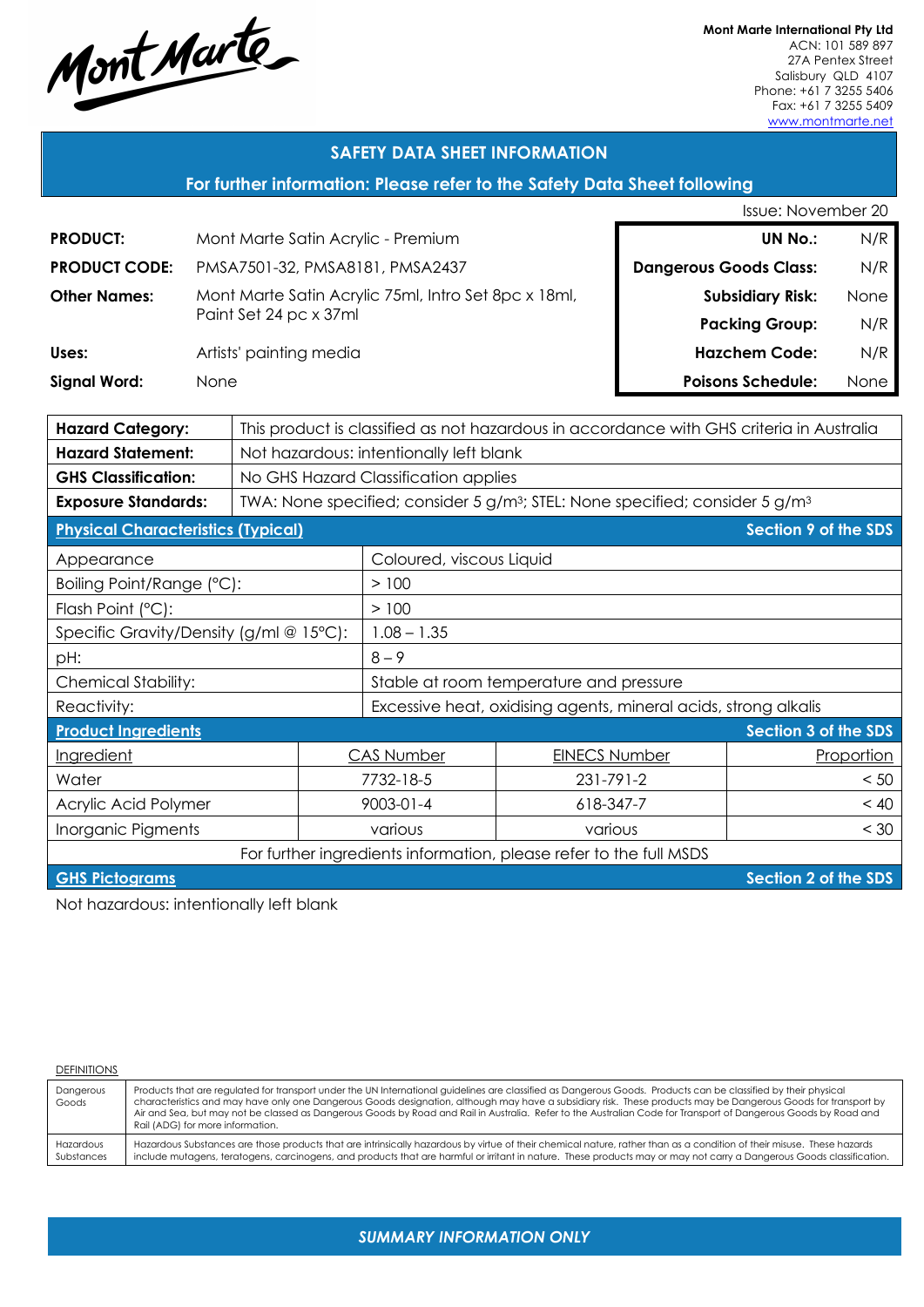

### *1. IDENTIFICATION*

| <b>Product Name:</b>      | Mont Marte Satin Acrylic - Premium                                          |
|---------------------------|-----------------------------------------------------------------------------|
| <b>Product Code:</b>      | PMSA7501-32, PMSA8181, PMSA2437                                             |
| <b>Other Names:</b>       | Mont Marte Satin Acrylic 75ml, Intro Set 8pc x 18ml, Paint Set 24 pc x 37ml |
| <b>Chemical Family:</b>   | Artists' painting media                                                     |
| <b>Molecular Formula:</b> | <b>Mixtures</b>                                                             |
| Recommended Use:          | Artists' painting media                                                     |
| Supplier:                 | Mont Marte International Pty Ltd.                                           |
| ACN:                      | 101 589 897                                                                 |
| <b>Address:</b>           | PO BOX 303, SALISBURY QLD 4107                                              |
| Telephone:                | +61 7 3255 5406                                                             |
| Fax:                      | +61 7 3255 5409                                                             |
| <b>Emergency Phone:</b>   | <b>CHEMCALL<sup>®</sup>: 1800 127 406</b>                                   |
| All other inquiries:      | www.montmarte.net                                                           |

### *2. HAZARDS IDENTIFICATION*

#### **Hazard Category**

This product is classified as not hazardous in accordance with GHS criteria in Australia

#### **GHS Classification**

No GHS Hazard Classification applies

#### **GHS Pictograms**

Not hazardous: intentionally left blank

#### **Hazard Statement**

Not hazardous: intentionally left blank

#### **Hazard Statements**

Not hazardous: intentionally left blank

#### **Precautionary Statements**

Not hazardous: intentionally left blank

#### **Dangerous Goods Classification** N/R

#### **Signal Word** None

| 3. COMPOSITION: Information on Ingredients       |                   |                      |                    |  |  |  |
|--------------------------------------------------|-------------------|----------------------|--------------------|--|--|--|
| <b>Chemical Ingredient</b>                       | <b>CAS Number</b> | <b>EC Number</b>     | Proportion (% v/v) |  |  |  |
| Water                                            | 7732-18-5         | 231-791-2            | < 50               |  |  |  |
| Acrylic Acid Polymer                             | $9003 - 01 - 4$   | 618-347-7            | < 40               |  |  |  |
| Inorganic Pigments                               | various           | various              | $<$ 30             |  |  |  |
| Organic Pigments                                 | various           | various              | < 15               |  |  |  |
| 2-amino-2-methylpropanol                         | 124-68-5          | 204-709-8            | $\leq$ 1           |  |  |  |
| Other ingredients determined not to be hazardous | various           | various              | < 20               |  |  |  |
| Preservative (isothiazolinone mixture)           | 55965-84-9        | 220-239-6; 247-500-7 | $<$ 15 ppm         |  |  |  |

### *4. FIRST AID MEASURES*

### **For advice, contact Poisons Information Centre (Phone Australia: 13 1126) or a doctor.**

#### **Ingestion**

If swallowed, give water to drink. If patient feels unwell, seek medical advice.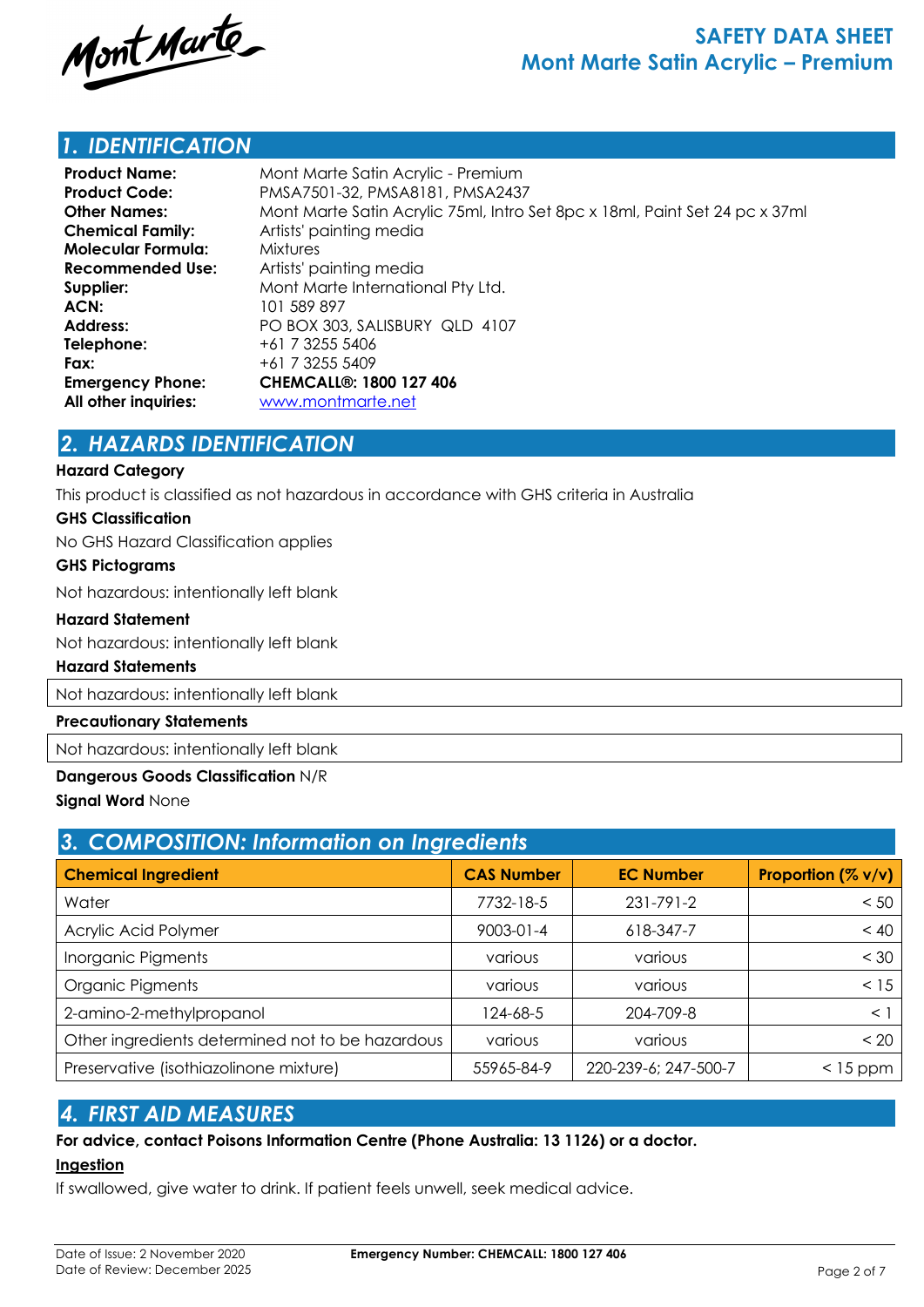

### **Eye Contact**

Flush eyes with large amounts of water until irritation subsides. If irritation persists, seek medical advice.

#### **Skin Contact**

Wash off skin with soap and cold water. If irritation or other symptoms develop, seek medical advice.

#### **Inhalation**

If exposed, remove to fresh air and keep at rest. If unwell, seek medical advice.

#### **First Aid Facilities**

Access to clean, cold water.

#### **Medical Attention**

Treat according to symptoms. There are no narcotic effects with this product.

### *5. FIRE FIGHTING MEASURES*

This product is unlikely to pose a combustion risk, nor provide a significant 'fuel' hazard. If possible, segregate the product from the source of the fire, if safe to do so. Allow trained personnel to attend a fire in progress providing fire fighters with this Safety Data Sheet. Prevent extinguishing media from escaping to drains and waterways.

#### **Suitable Extinguishing Media**

(For large volume fires.) Alcohol resistant foam, water spray or fine spray mist.

#### **Hazards from combustion products**

Carbon monoxide, carbon dioxide, and other organic material

#### **Precautions for fire fighters and special protective equipment**

Fully self-contained breathing apparatus

#### **Hazchem Code**

N/R

# *6. ACCIDENTAL RELEASE MEASURES*

#### **Emergency Procedures**

This product is supplied in small quantities; however, if stored with large quantities of similar packaged product, consider the following action:

- Prevent product from escaping to drains and waterways;
- Contain leaking packaging in a suitable receptacle;
- Prevent vapours or fumes from building up in confined areas;
- Ensure that drain valves are closed at all times (in case of use with fire fighting liquid/foam); and
- Clean up and report spills immediately.

# *7. HANDLING AND STORAGE*

#### **Precautions for Safe Handling**

This product is unlikely to present a fire or explosion risk. Under extreme temperatures, this product may burn and decompose, but is unlikely to be a significant fuel source. Vapours in extreme temperatures may be irritating, but are unlikely to pose a significant health risk. Product quantities are usually held as not more than approx. 5 kg.

#### **Conditions for Safe Storage**

Store in a cool, dry place away from direct sunlight. Protect containers from physical damage and check regularly for leaks. Avoid release to the environment, store in bunded areas and ensure exit drains are closed.

#### **Incompatible Materials**

None established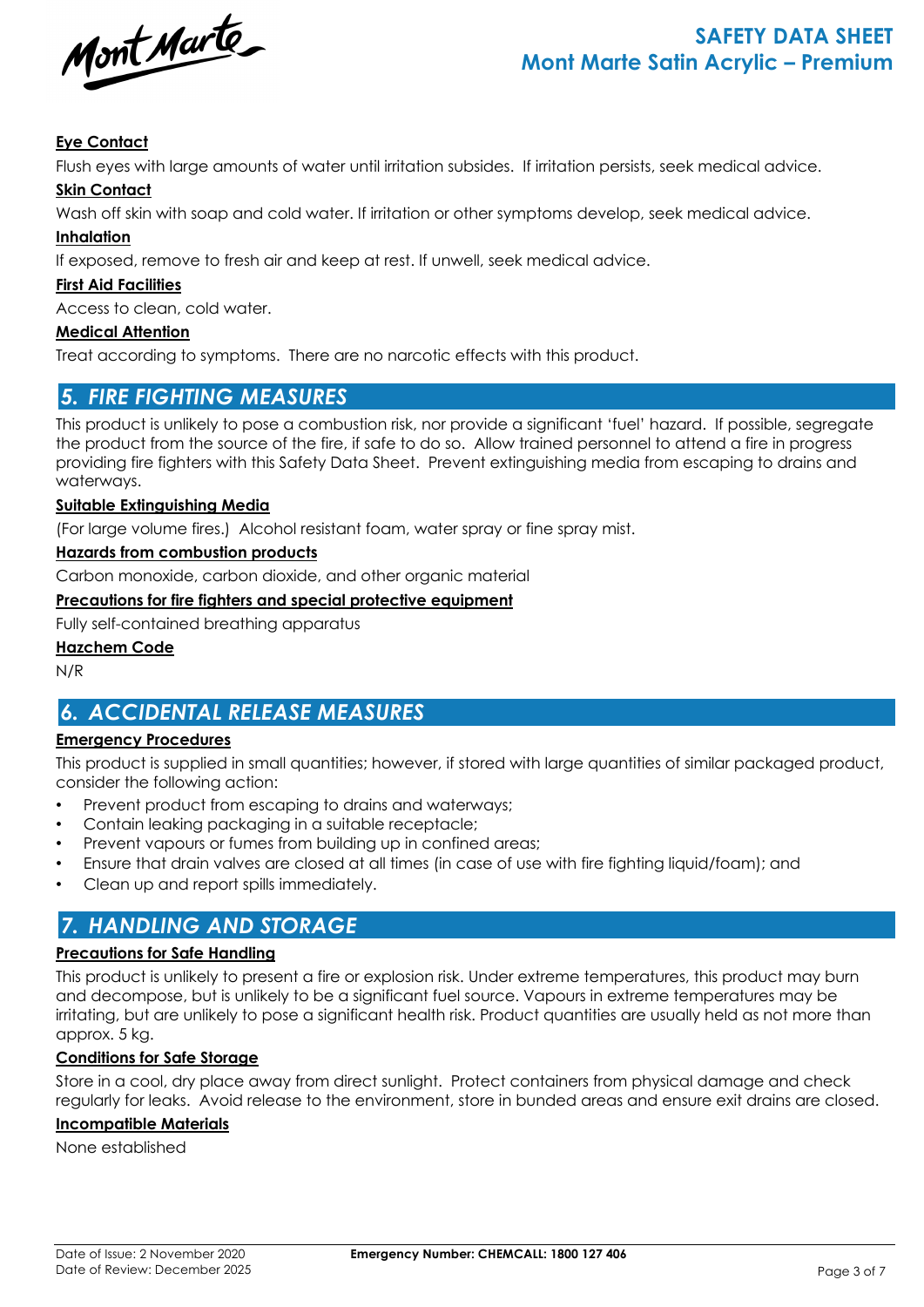Mont Marte

# *8. EXPOSURE CONTROLS: PERSONAL PROTECTION*

#### **National Exposure Standards**

The time weighted average concentration (TWA) for this product is: None specified; consider 5 g/m3, which means the highest allowable exposure concentration in an eight-hour day for a five-day working week. The short term exposure limit (STEL) is: None specified; consider 5 g/m3, which is the maximum allowable exposure concentration at any time. Replacing a TWA or STEL value for some products is a Peak Limitation value (Peak): None applies in this case. In addition to the exposure concentrations may be a subsidiary caution in such cases where the product is a skin sensitiser, represented as (Sen), where None applies in this case.

#### **Biological Limit Values (BLV)**

No data available

#### **Engineering Controls: Ventilation**

The use of local exhaust ventilation is not essential to control process emissions near the source. Laboratory samples can be handled in a fume hood, but are safely managed at open benches. Consider mechanical ventilation of confined spaces. Explosion proof equipment is not required when handling this product.

It is recommended that standard industrial hygiene practices are employed when using this product, e.g. it is recommended to wash hands after using this product, before eating, drinking, or smoking.

#### **Personal Protective Equipment**

**Respiratory Protection:** It is unlikely that vapour concentrations in air may approach or exceed the limits described in the National Exposure Standards; however, it is recommended to use a half-face filter mask to protect from overexposure by inhalation. A type 'A' filter material is considered suitable for this product.

**Eye Protection:** Consider the use of safety glasses when handling this product, as standard industrial hygiene practice; protective eye wear is not essential when using this product.

**Skin/Body Protection:** There is no essential recommended outer-wear required when handling this product. For further information on skin protection, refer to Section 11: Skin Contact effects.

| 9. PHYSICAL AND CHEMICAL PROPERTIES |                     |                          |  |  |
|-------------------------------------|---------------------|--------------------------|--|--|
| Property                            | Unit of measurement | <b>Typical Value</b>     |  |  |
| Appearance                          | None                | Coloured, viscous Liquid |  |  |
| <b>Boiling Point/Range</b>          | $\rm ^{\circ}C$     | > 100                    |  |  |
| <b>Flash Point</b>                  | $\rm ^{\circ}C$     | > 100                    |  |  |
| $SG/Density$ (@ 15°C)               | $g$ /ml; kgm $-3$   | $1.08 - 1.35$            |  |  |
| Vapour Pressure @ 20°C              | kPa                 | No data available        |  |  |
| Vapour Density @ 20°C               | $g/ml;$ kgm $-3$    | No data available        |  |  |
| Autoignition Temperature            | $\rm ^{\circ}C$     | No data available        |  |  |
| Explosive Limits in Air             | % vol/vol           | No data available        |  |  |
| Viscosity @ 20°C                    | cPs, mPas           | 500                      |  |  |
| Percent volatiles                   | % vol/vol           | > 70                     |  |  |
| Acidity/alkalinity as pH            | None                | $8 - 9$                  |  |  |
| Solubility in Water                 | g/l                 | Miscible                 |  |  |
| Other solvents                      | -                   | Alcohols                 |  |  |

# *9. PHYSICAL AND CHEMICAL PROPERTIES*

The values listed are indicative of this product's physical and chemical properties. A Certificate of Analysis for each product batch can be made available on request.

# *10. STABILITY AND REACTIVITY*

#### **Chemical stability**

Stable at room temperature and pressure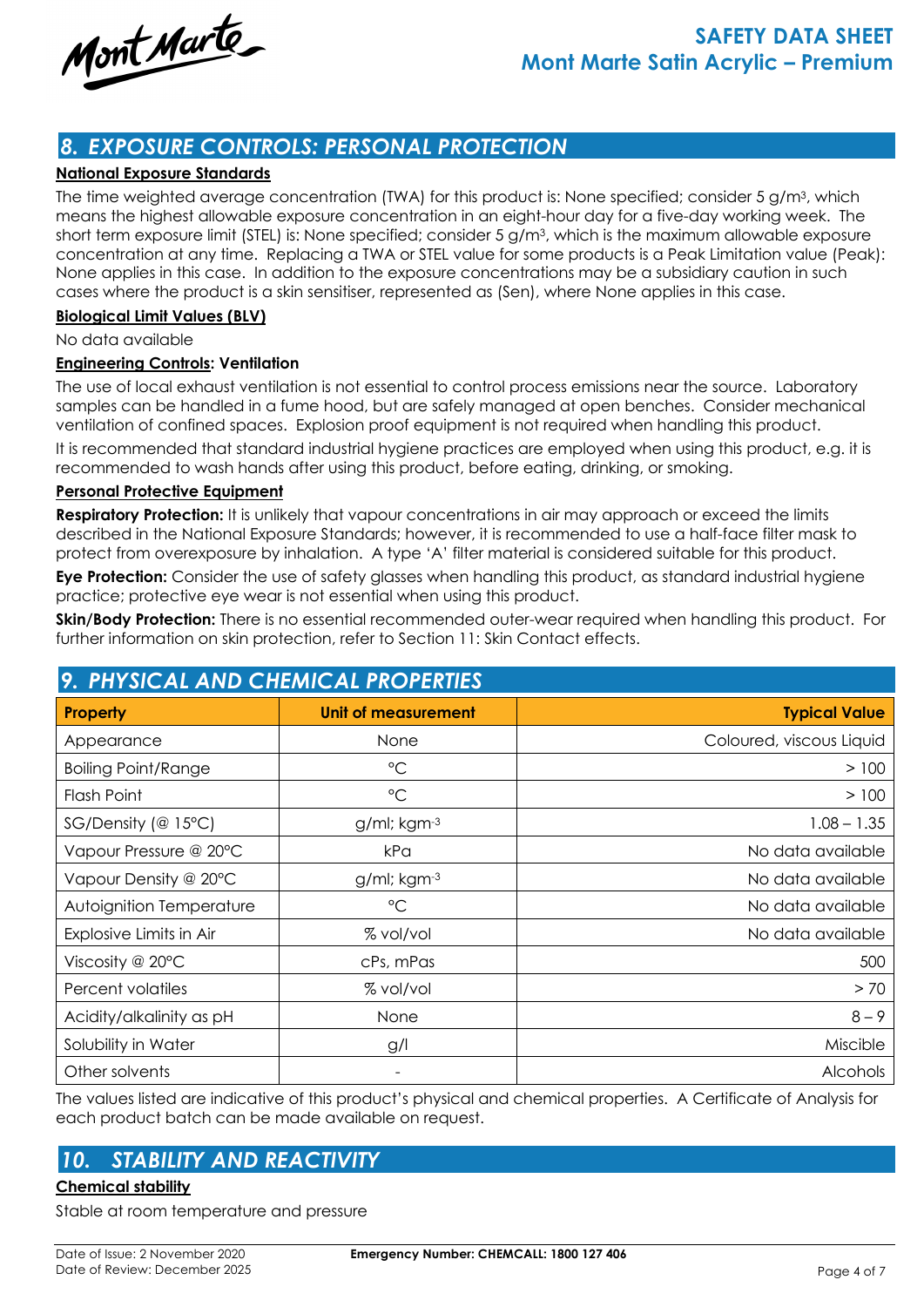Mont Marte

#### **Conditions to avoid**

Excessive heat, oxidising agents, mineral acids, strong alkalis

#### **Hazardous decomposition products**

Carbon monoxide, carbon dioxide, other complexes on incomplete burning or oxidation

**Hazardous reactions**

None established

**Hazardous polymerisation**

Will not occur

### *11. TOXICOLOGICAL INFORMATION*

#### **Acute Effects**

#### **Ingestion**

This product is not considered to be toxic if ingested but may result in mild narcotic effects. If intentionally misused the product may cause discomfort on swallowing, headaches, and nausea if consumed in a large quantity and likely result in gastric disturbance.

#### **Eye Contact**

This product is not considered toxic if in contact with eyes or eye tissue. As with any foreign material there may be some discomfort if eye contact occurs, which can be relieved with First Aid.

#### **Skin Contact**

Contact with this product may result in mild irritations evidenced by itchiness or dryness of the affected area. This product is not considered toxic or harmful via contact with skin.

#### **Inhalation**

This product may produce mild vapours at elevated temperatures; irritating fumes are unlikely in normal and regular use; it is considered to have no effect via inhalation.

#### **Chronic Effects**

There are no known chronic effects associated with this product, and it is considered not to be toxic or harmful via standard routes of exposure.

#### **Other Health Effects Information**

Individuals with pre-existing skin or respiratory conditions, such as psoriasis or eczema, may be sensitive to this product.

#### **Toxicological Information**

Oral LD50: No data available: consider > 2000 mg/kg Dermal LD50: No data available: consider > 2000 mg/kg

### *12. ECOLOGICAL INFORMATION*

#### **Ecotoxicity**

#### **Aquatic Toxicity:**

Fish Toxicity LC<sub>50</sub>: No data available; consider > 1000 mg/L Daphnia Magna EC50: No data available; consider > 1000 mg/L Blue-green algae: No data available; consider > 1000 mg/L Green algae: No data available; consider > 1000 mg/L

**Persistence/Biodegradability:** Elements of this product are likely to persist

**Mobility:** This product (in large quantities) will be mobile on release to the environment, risking contamination of waterways, soils and grasslands

# *13. DISPOSAL CONSIDERATIONS*

#### **Disposal Methods**

This product is not considered to pose an environmental threat when dry, and is safe for disposal to landfill. Our company does encourage recycling, and empty packaging is suitable for recycling, recovery or disposal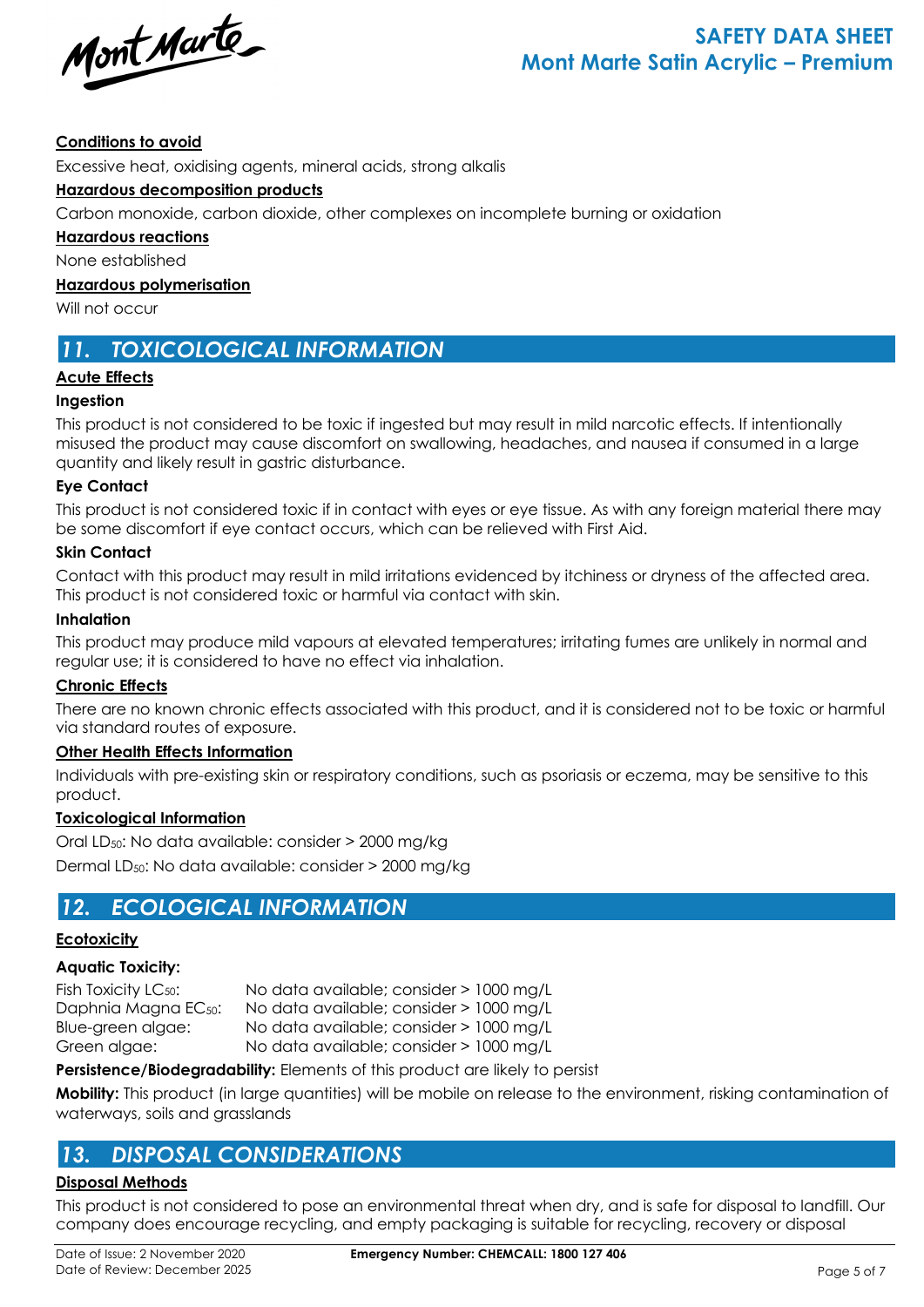

through a suitably qualified or licensed contractor. Care should be taken to ensure compliance with national and local authorities in these instances.

#### **Special Precautions**

Dry product is suitable for disposal by landfill; and, it is discouraged to dispose of these products via municipal sewers, drains, natural streams or rivers. Wet product and packaging should be treated and disposed through chemical waste treatment, or considered for use in recycling.

### *14. TRANSPORT INFORMATION*

| <b>Road and Rail Transport</b>        |                                   | <b>Marine Transport</b>               |                                   | <b>Air Transport</b>                  |                                   |  |
|---------------------------------------|-----------------------------------|---------------------------------------|-----------------------------------|---------------------------------------|-----------------------------------|--|
| UN No.                                | N/R                               | UN No.                                | N/R                               | UN No.                                | N/R                               |  |
| <b>Proper Shipping</b><br><b>Name</b> | Paint, paint related<br>materials | <b>Proper Shipping</b><br><b>Name</b> | Paint, paint related<br>materials | <b>Proper Shipping</b><br><b>Name</b> | Paint, paint related<br>materials |  |
| <b>DG Class</b>                       | N/R                               | <b>DG Class</b>                       | N/R                               | <b>DG Class</b>                       | N/R                               |  |
| Sub. Risk                             | None                              | Sub. Risk                             | None                              | Sub. Risk                             | <b>None</b>                       |  |
| <b>Packing Group</b>                  | N/R                               | <b>Packing Group</b>                  | N/R                               | <b>Packing Group</b>                  | N/R                               |  |
| <b>Hazchem</b>                        | N/R                               | Hazchem                               | N/R                               | Hazchem                               | N/R                               |  |

#### **Dangerous Goods Segregation**

This product is not regulated for transport by Road and Rail.

### *15. REGULATORY INFORMATION*

**Country/Region:** Australia **Inventory:** AICS

**Status:** Listed

### *16. OTHER INFORMATION*

**Reasons for Issue:** New manufacturer information; changes and updates in multiple sections.

#### **Abbreviations:**

AICS: Australian Inventory of Chemical Substances ATE: Acute Toxicity Estimate CAS Number: Chemical Abstracts Number GHS: Globally Harmonised System IARC: International Agency for Research on Cancer IUCLID: International Uniform Chemical Information Database PPE: Personal Protective Equipment EC: European Chemical identification number EINECS: European Inventory of Existing Chemical Substances LoW: List of Wastes LC<sub>50</sub>: Lethal Concentration to 50% of sample population LD<sub>50</sub>: Lethal Dose to 50% of sample population N/R: Non-regulated N/A: Not applicable PEC: Predicted Effect Concentration PNEC: Predicted Non-effect Concentration REACH: Registration, Evaluation, Authorisation and Restriction of Chemicals Regulation (EC) No 1907/2006 UN: United Nations